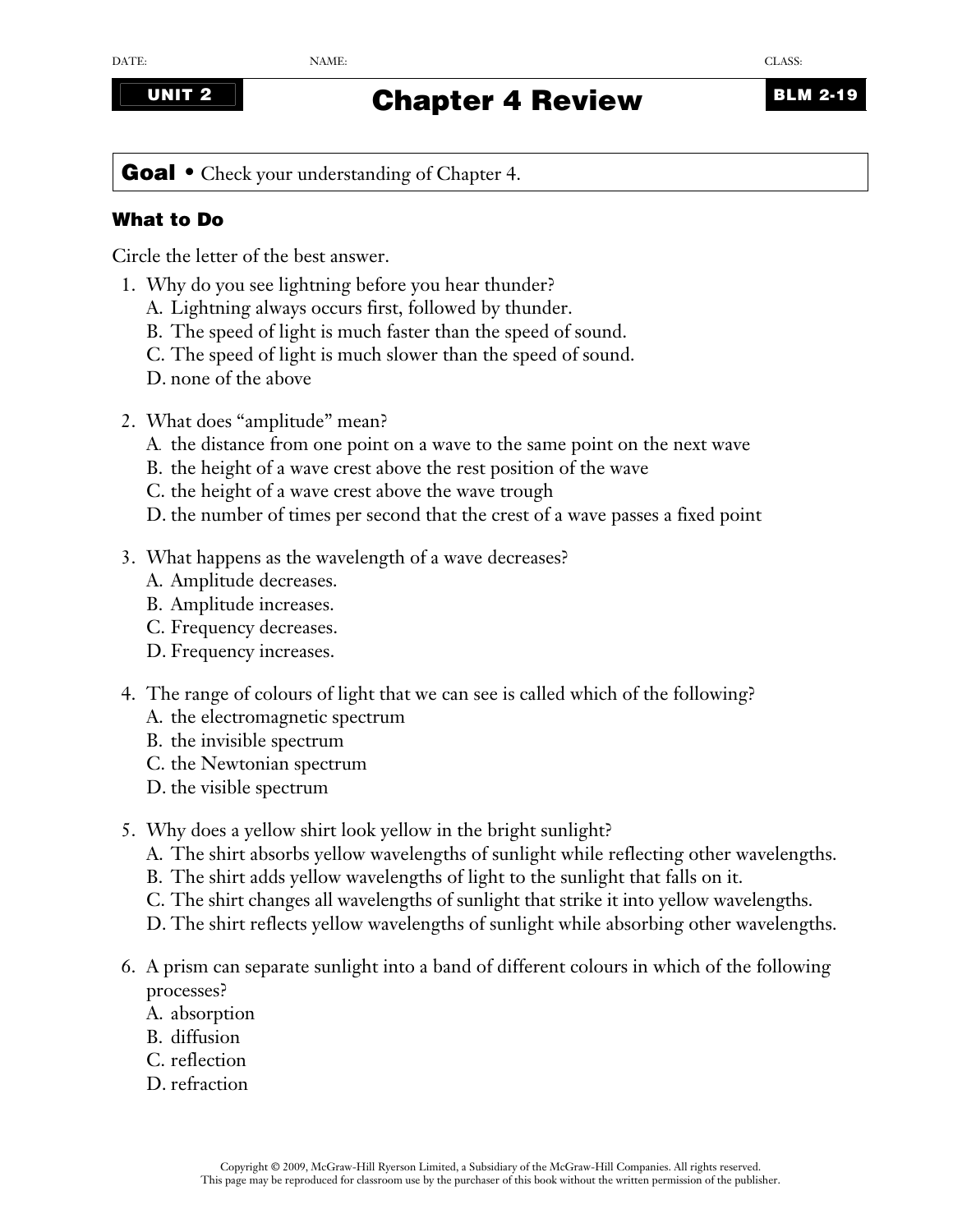DATE: CLASS: CLASS:



- 7. The visible spectrum is part of the electromagnetic spectrum. It occurs between which of the following?
	- A. infrared rays and ultraviolet rays
	- B. microwaves and infrared rays
	- C. radio waves and microwaves
	- D. ultraviolet rays and X rays
- 8. Infrared rays are electromagnetic rays connected with which of the following?
	- A. heat
	- B. light
	- C. radar
	- D. radio
- 9. Microwaves have the shortest wavelength of all radio waves. This result means that compared to other kinds of radio waves, they have which of the following?
	- A. the highest frequency
	- B. the largest amplitude
	- C. the lowest energy
	- D. the lowest frequency
- 10. Which of the following is **not** a typical use for X rays?
	- A. detecting breaks in bones
	- B. detecting cavities in teeth
	- C. detecting the speed of vehicles in traffic
	- D. screening luggage at airport security

| Match the Term on the left with the best Descriptor on the right.<br>Each Descriptor may be used only once. |                                                           |
|-------------------------------------------------------------------------------------------------------------|-----------------------------------------------------------|
| Term                                                                                                        | <b>Descriptor</b>                                         |
| 11. electromagnetic                                                                                         | A. change in direction of light as it passes into a prism |
| spectrum                                                                                                    | B. distance from a point on one wave to the same point    |
| 12. energy                                                                                                  | on the next wave                                          |
| 13. infrared rays                                                                                           | C. lowest part of a wave                                  |
| 14. refraction                                                                                              | D. the ability to apply a force over a distance           |
| 15. trough                                                                                                  | E. the complete range of wavelengths of radiation         |
| 16. wavelength                                                                                              | F. the highest part of a wave                             |
|                                                                                                             | G. used by observation satellites                         |